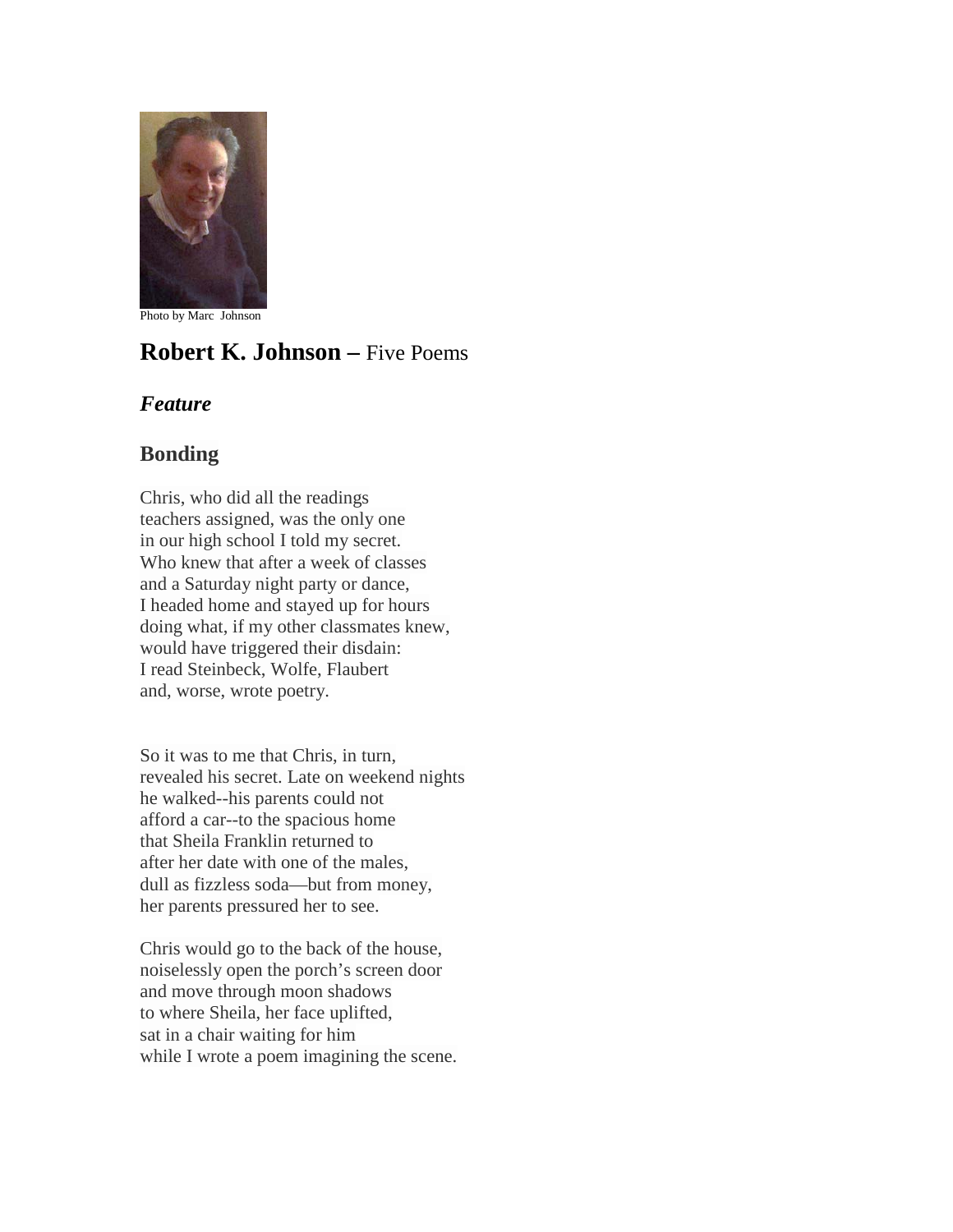#### **So Many Times**

because I always strove for still more,

my efforts failed- turned into regrets

like bodies strewn somewhere below a mountain peak.

## **Happy Hours**

Starting to read a good novel is like opening the door of a pub on a chilling winter night and being embraced by warm air. Turning the next pages is like hearing the clamor of conversations that inform you the tables are filled with the village's regular imbibers, One or two look up and wave hello. You turn still more pages and your favorite waitress walks by carrying a tray of glasses brimming with beer and says, "Well, look who's here." You take a few more steps and the bartender is already pouring what you always order while your best drinking companion shoves a stool your way and announces he's got a grand story to tell you.

#### **Siblings**

(for Ed)

Like porpoises playing in waves of rolling blue, our first shared years were full of love and joy

that in later years you smothered, insisting